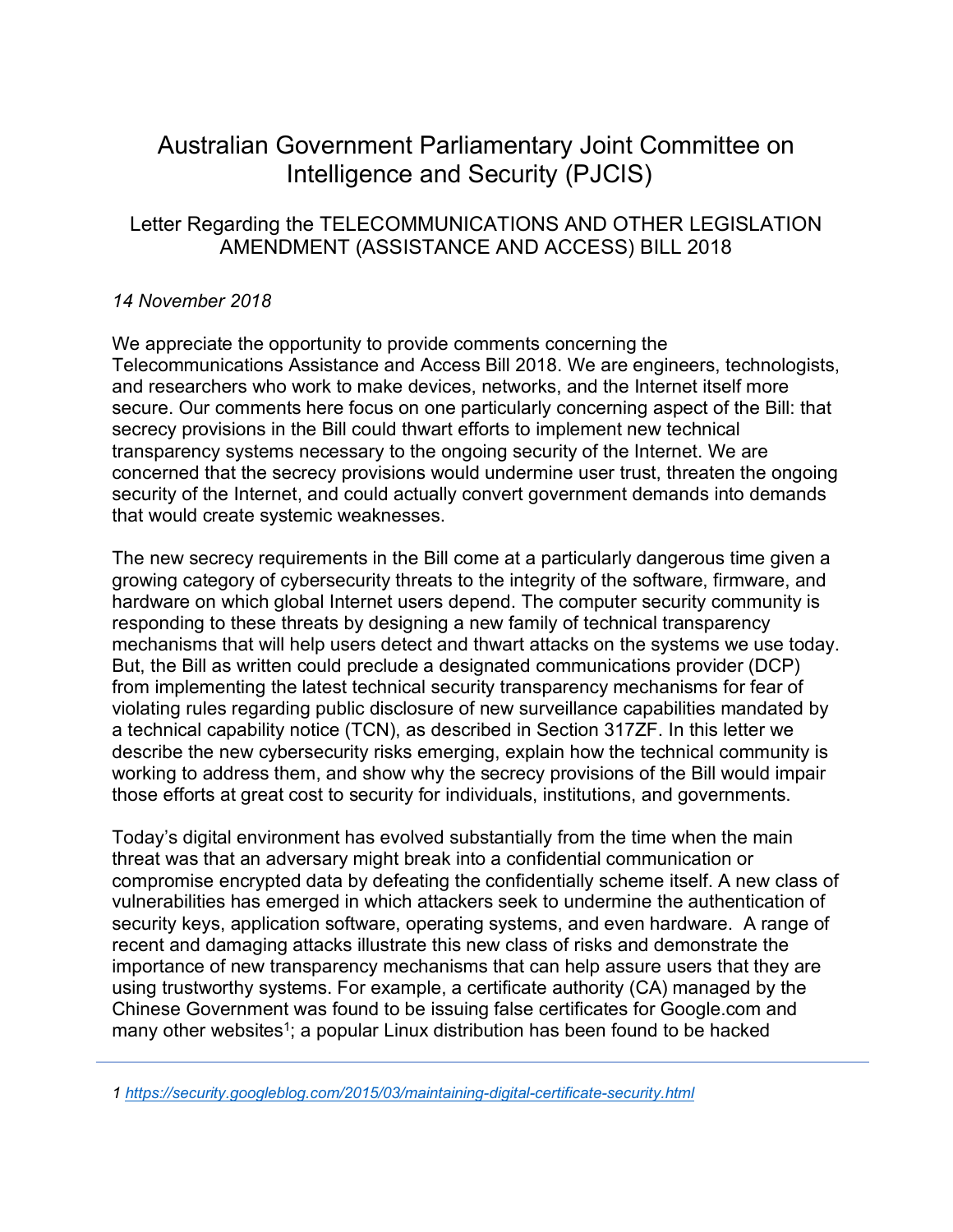and backdoored<sup>2</sup>, putting millions of users at risk; and a provider of a VPN commonly used by the U.S. Government was found to be backdoored<sup>3</sup>. These vulnerabilities put all classes of users at risk, everyone from individuals to large corporations, critical infrastructure providers to the national security apparatus of governments.

In order to protect against these emerging security risks, the industry has developed "transparency" technologies. In a transparency system, the actions of a centralized provider that is at risk of being compromised are required to be logged to a public, cryptographically verifiable ledger. This allows the centralized providers' actions to be scrutinized by the broader community of Internet users -- in particular, by those who would be harmed by a compromised central authority –- so that bad actions by the centralized provider can be identified and remediated. Here, we summarize three types of transparency systems that have been deployed or are under active development for all of the above types of providers.

1. Certificate Transparency is in use by web browsers today to detect the issuance of rogue website certificates. Valid certificates are published on an online log – when a browser sees a new certificate that doesn't appear on a trusted log, it warns the user that it may be fraudulent, even though the cryptographic signatures appear valid.

Let's say that under the proposed law the government issued a TCN that required a CA to enable surreptitious government access to information protected by HTTPS. The CA could issue a misleading certificate to trick the user into believing that its communication was protected end-to-end, despite the fact that the government could actually read the plain text. No such proposal has been made but the broad powers proposed in the Bill could open the door to this possibility.

The anti-transparency penalties in the Bill could create a situation in which certain implementations of this vital security protocol are compromised without users knowing it was happening. Either browsers would have to be forced via a TCN to ignore the warning that a certificate had not been publicly logged, which would make the log useless, or the browser would function as intended –- and disallow the connection. This is the *exact* attack scenario that Certificate Transparency was meant to avoid. If implemented in even a narrow class of HTTPS services, this would leave users unsure about whether they could trust any TLS guarantees at all.

*<sup>2</sup> https://blog.linuxmint.com/?p=2994*

*<sup>3</sup> https://blog.cryptographyengineering.com/2015/12/22/on-juniper-backdoor/*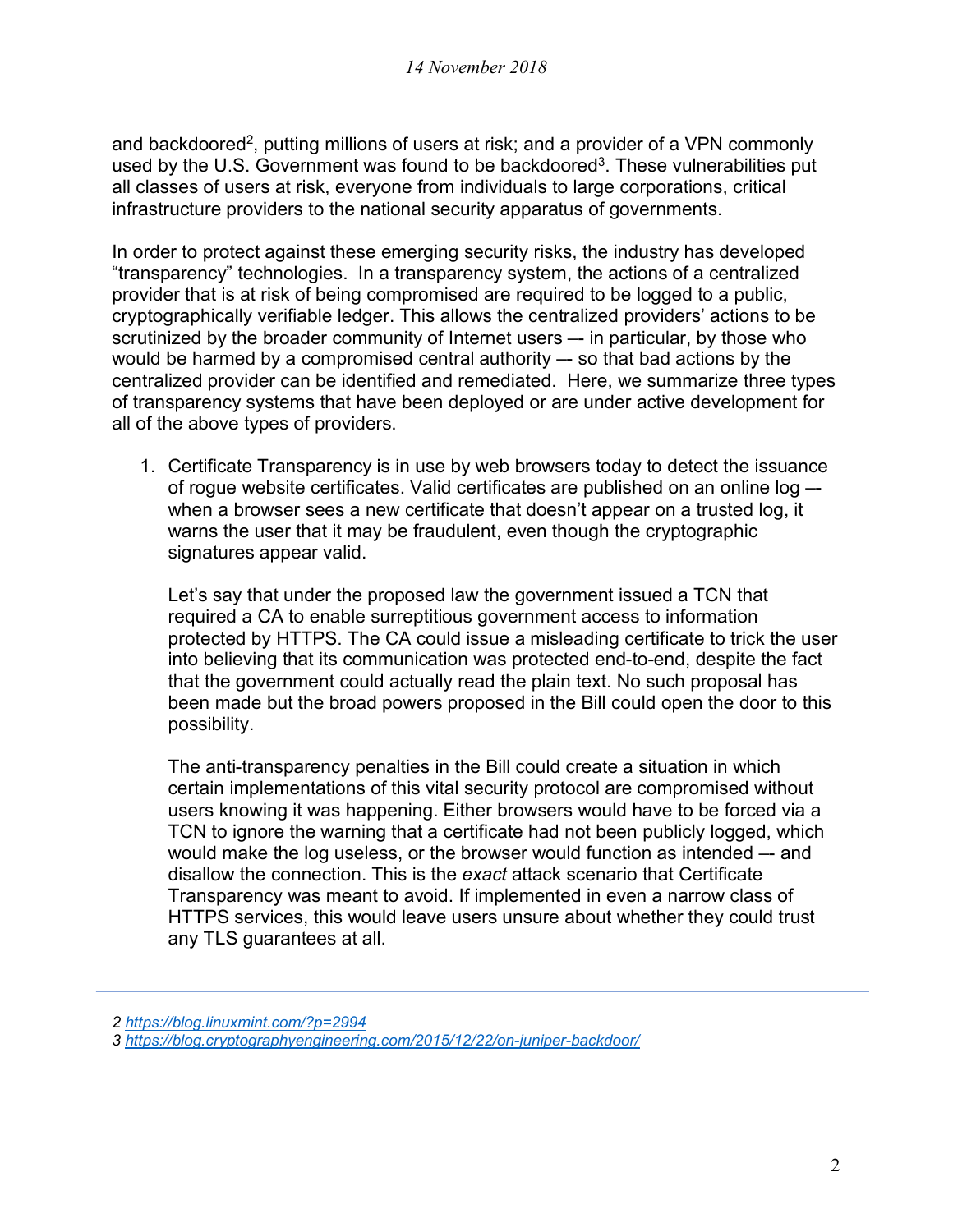- 2. Message Key Transparency: In a similar environment to the HTTPS example above, one may consider a group chat where law enforcement has asked to be secretly added as a hidden party. This may work for some chat apps, but the addition of a cryptographic key transparency log (for example, coniks<sup>4</sup> or Google Key Transparency<sup>5</sup>), would allow any user to publicly verify the members' keys, even from another computer. In the exact same way as described for Certificate Transparency, key transparency solutions would either be made meaningless by a TCN regime, or make the eavesdropping TCN key trivially discoverable.
- 3. Binary Transparency: We know that there have been many publicly documented cases in which software has been maliciously misrepresented as trustworthy as a result of stolen access to code-signing keys. Binary Transparency is a method of proving that a software update, or other blob of code, including code embedded in firmware, has been seen and provisionally trusted by all users. Such transparency helps provide users with confidence that a "special" malicious piece of code has not been developed particularly for some user and targeted at them to steal data or exploit some other aspect of their system. Imagine if someone broke into your operating system vendor (e.g. Google) and managed to steal the keys responsible for authenticating software updates (e.g. for Android). That person could create a malicious update for that system, and present it to any phone he or she desired. A similar scenario might arise if a malicious actor stole access to keys that enabled firmware updates for widely used computers, whether desktop devices, rack-based CPUs for cloud services, or mobile devices.

The growing threats to the integrity of software and firmware, whether from criminal syndicates or malicious state actors, will place increasing importance on binary and firmware transparency tools. So, we should be particularly wary of legal requirements that put such transparency systems at risk. Binary Transparency requires any update to be logged by a transparency server. In other words, the fact that your software vendor has signed a malicious update would easily be discovered by those monitoring the log. In the case of law enforcement access demands, if a TCN were to ask Google to provide a mandated "special" update, for example, it would be easily found and disclosed by such a transparency mechanism.

Binary transparency becomes even more important when we consider the institutions that control firmware (the software that makes your hardware function). Operating system vendors often rely on numerous third parties for hardware-specific features, maintained using highly privileged firmware updates. A Huawei Android phone, for instance, relies on Google to develop the operating

*4 https://coniks.cs.princeton.edu/* 

*<sup>5</sup> https://security.googleblog.com/2017/01/security-through-transparency.html*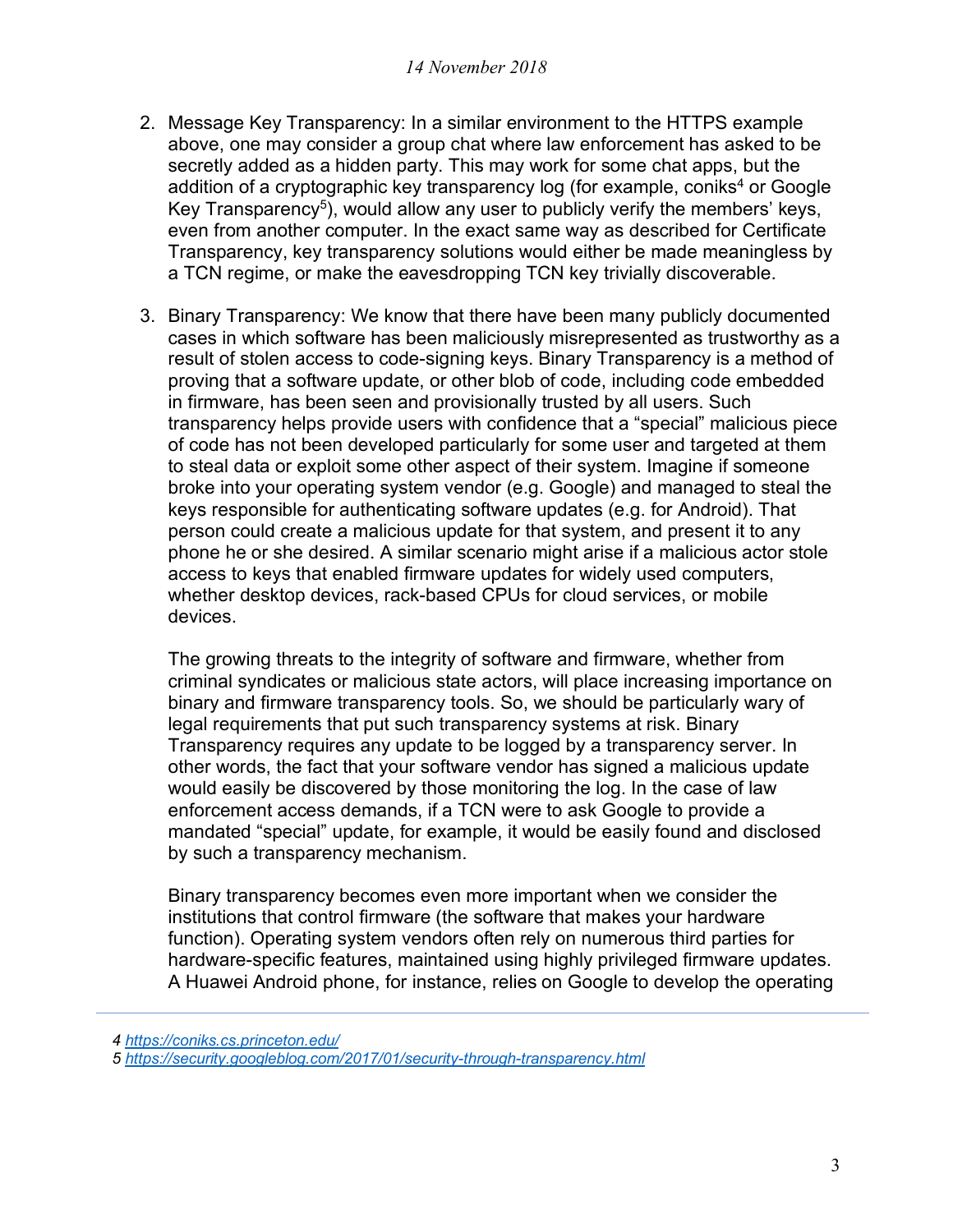system, and Google relies on Huawei, Qualcomm, and others to develop firmware for the hardware itself. If it were mandated that such updates were publicly logged, everyone could ensure that no such firmware were crafted with malicious intent.

Our concerns reflect an important shift in the technical debate about strategies to address the needs for law enforcement exceptional access. Going back several decades, discussions about enabling law enforcement access to encrypted communications on the Internet were focused on breaking the *confidentiality* guarantees provided by Internet protocols and applications (for example, via key escrow systems such as the Clipper Chip and more recent proposals such as CLEAR<sup>6</sup> and others7). Recently, there has been an emerging consensus among technical researchers and policymakers in debates -- industry, governments, and academics that compromising confidentiality is not a workable approach. We understand that the drafters of the Bill intended to reflect this shift insofar as the Bill makes clear that DCPs may not be required to implement or build a "systemic weakness" or vulnerability. The Bill's proponents have publicly stated that DCPs could therefore not be requested or required to implement key escrow as part of a technical assistance notice (TAN) or TCN<sup>8</sup>.

In response to this emerging caution about violating confidentiality controls, proponents of giving law enforcement access to encrypted communications have shifted their focus to approaches that break *authenticity* security guarantees instead. Under this type of approach providers could be requested or required to make a law enforcement authority appear as though it were an authorized participant. Technical details on these proposals are still not available, but allowing law enforcement to break the chain of trust in the authentication of a chat room, a piece of software, or a website risks that the transparency mechanisms now being designed to protect users from malicious attacks would have to be compromised such that users can no longer trust the systems they use.

New technical transparency technologies are emerging as critical tools in defending applications and the Internet at large from increasingly common attacks on the integrity of the software, firmware, and security infrastructure. These technical transparency techniques appear to be directly threatened by the proposed legal requirements that service providers hide the existence of surveillance capacity from the public. If DCPs are required to build or implement new law enforcement access capabilities without revealing the existence of those capabilities, the providers will be unable to use transparency technologies, thus undermining the trust of all users. We encourage the

*7 http://cseweb.ucsd.edu/~savage/papers/lawful.pdf*

*8 https://minister.homeaffairs.gov.au/peterdutton/Pages/Crime-Stoppers-National-Conference,- Canberra.aspx*

*<sup>6</sup> https://github.com/rayozzie/clear/blob/master/clear-rozzie.pdf*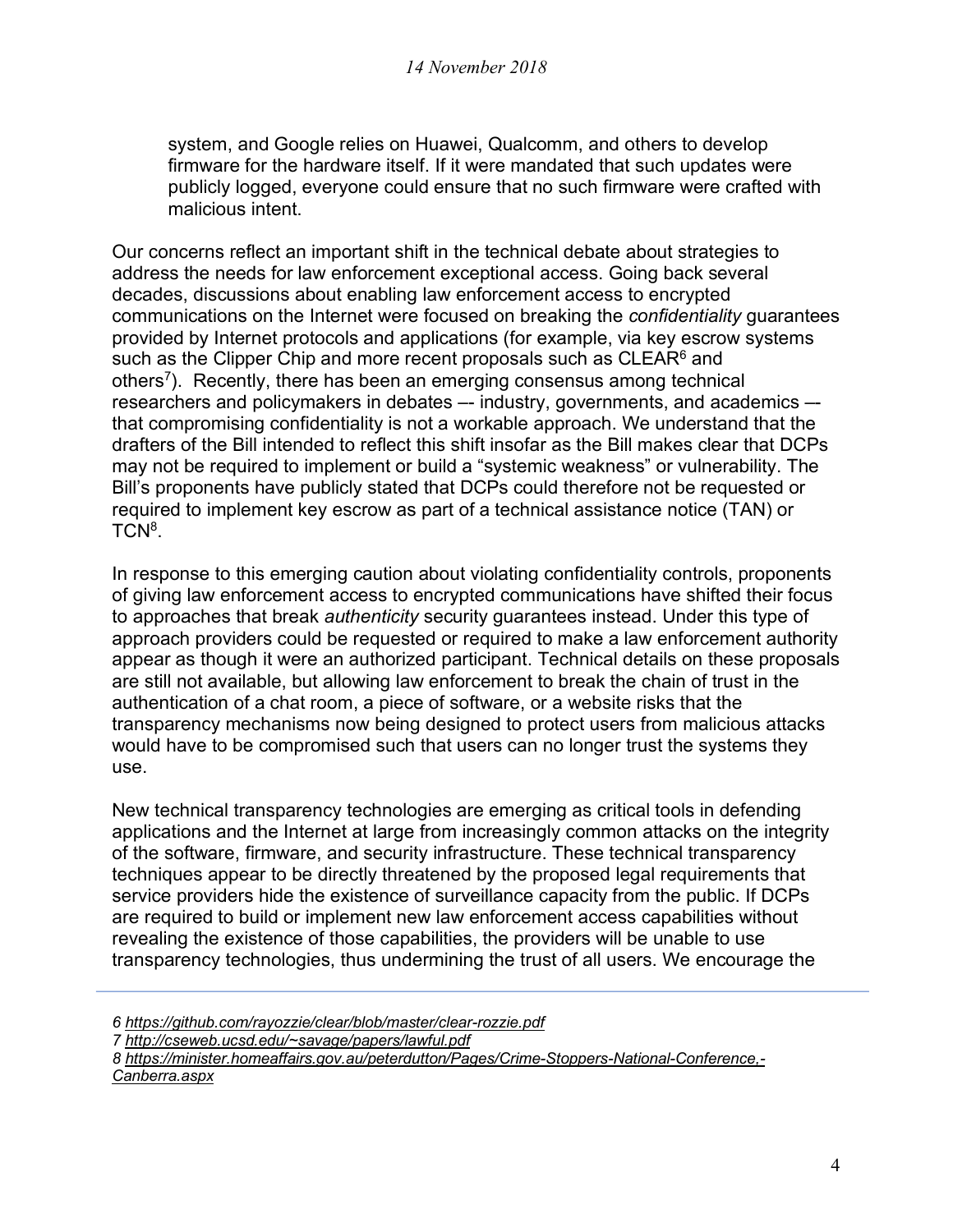legislators now debating the Bill to take these technical security concerns into account as the consideration of the legislation continues.

Signed (affiliations for identification purposes only)

## **Hal Abelson**

Professor, Department of Electrical Engineering and Computer Science Massachusetts Institute of Technology

## **Ross J. Anderson**

Professor of Security Engineering, Computer Laboratory University of Cambridge

## **Richard Barnes**

Chief Security Architect for Collaboration **Cisco** 

## **Xavier Boyen**

Associate Professor, Science and Engineering Faculty Queensland University of Technology

## **Alissa Cooper**

Fellow, Cisco

## **Chris Culnane**

Lecturer, Computing and Information Systems University of Melbourne

#### **Rajeev Gore**

Professor, Research School of Computer Science The Australian National University

#### **Ben Laurie**

Project Lead, Certificate Transparency Project Founder, OpenSSL Project Founding Director, Apache Software Foundation

#### **Peter G. Neumann**

Chief Scientist, SRI International Computer Science Lab

## **Mark Nottingham**

Member, Internet Architecture Board

## **Josef Pieprzyk**

Professor & Senior Principal Research Scientist CSIRO | Data61